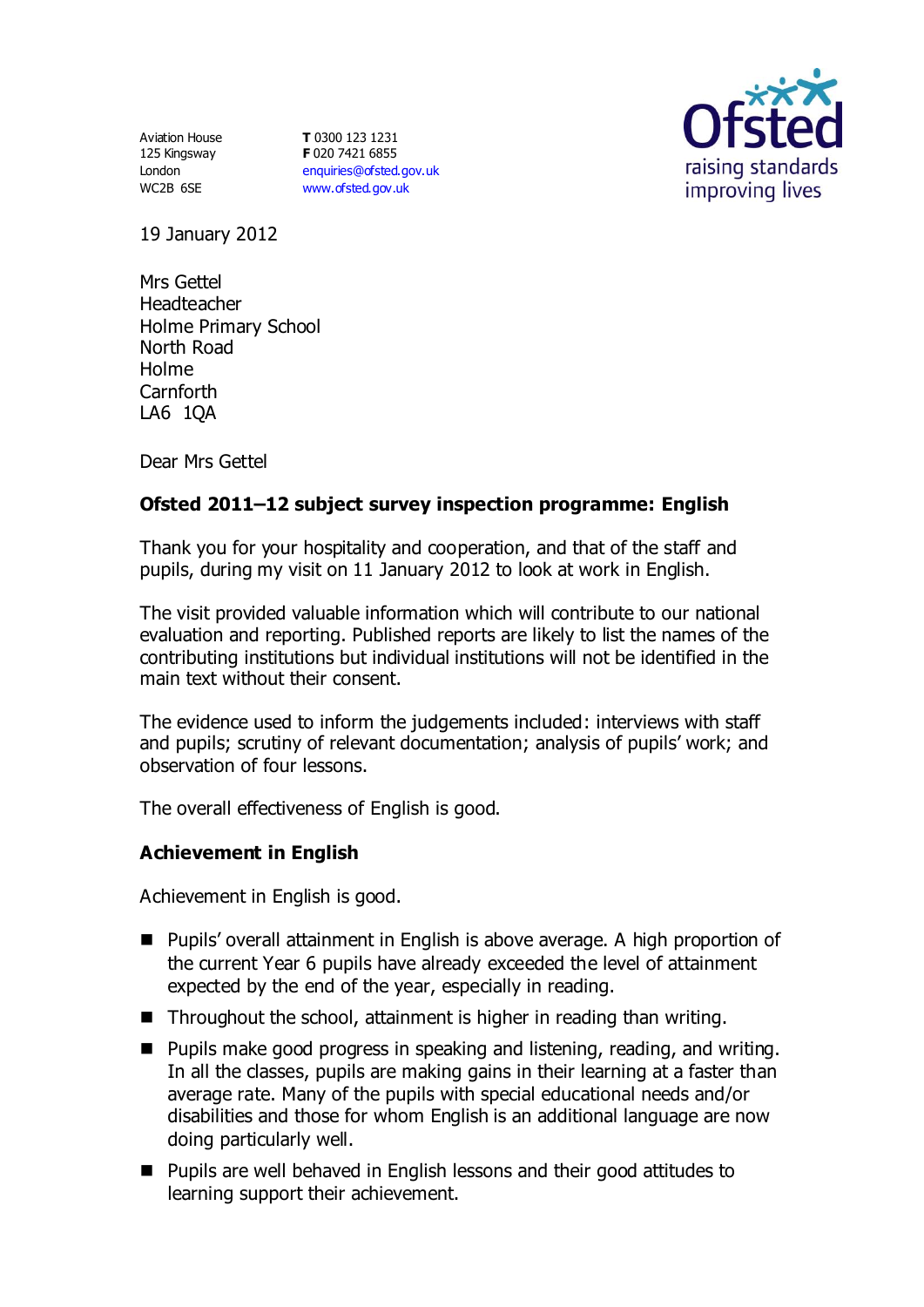# **Quality of teaching in English**

The quality of teaching in English is good.

- **Pupils'** good achievement shows that they benefit from teaching that is at least good. The lessons observed were generally taught well and some teaching was of an outstanding quality.
- Staff have positive relationships with pupils. They plan interesting lessons, which pupils enjoy, and they deploy support staff effectively. The most effective teaching observed was characterised by: strong subject knowledge; very high expectations for all pupils; skilful tailoring of the work to match the full range of pupils' learning needs; and very effective assessment of pupils' learning during the lesson.
- Minor shortcomings undermined the effectiveness of some lessons. For example, teachers sometimes talked too much. As a result, opportunities to develop pupils' speaking and listening skills were missed or the time for concentrated effort on their work was reduced.

#### **Quality of the curriculum in English**

The quality of the curriculum in English is good.

- The curriculum in English is carefully planned for the mixed-age classes. All aspects of the subject, including poetry, drama and media, receive sufficient attention and the teaching of reading is given high priority.
- Pupils have good planned opportunities to use and develop their literacy skills in other subjects.
- $\blacksquare$  The curriculum is enhanced by a range of visitors including local authors and theatre groups. However, there are few extra-curricular activities in English at present.

#### **Effectiveness of leadership and management in English**

The effectiveness of leadership and management in English is good.

- Staff teamwork is strong. There is clear common purpose and a commitment to continuing improvement of performance in English. Staff undertake a good amount of additional training to develop their skills.
- The effectiveness of provision is monitored well by you and the subject leader. You keep a close eye on the quality of provision and pupils' achievement and adjust practice accordingly.
- Plans for the further development of English are based on a careful analysis of pupils' achievement. They give priority to the most important areas for improvement and include clear plans for further improving attainment in writing.